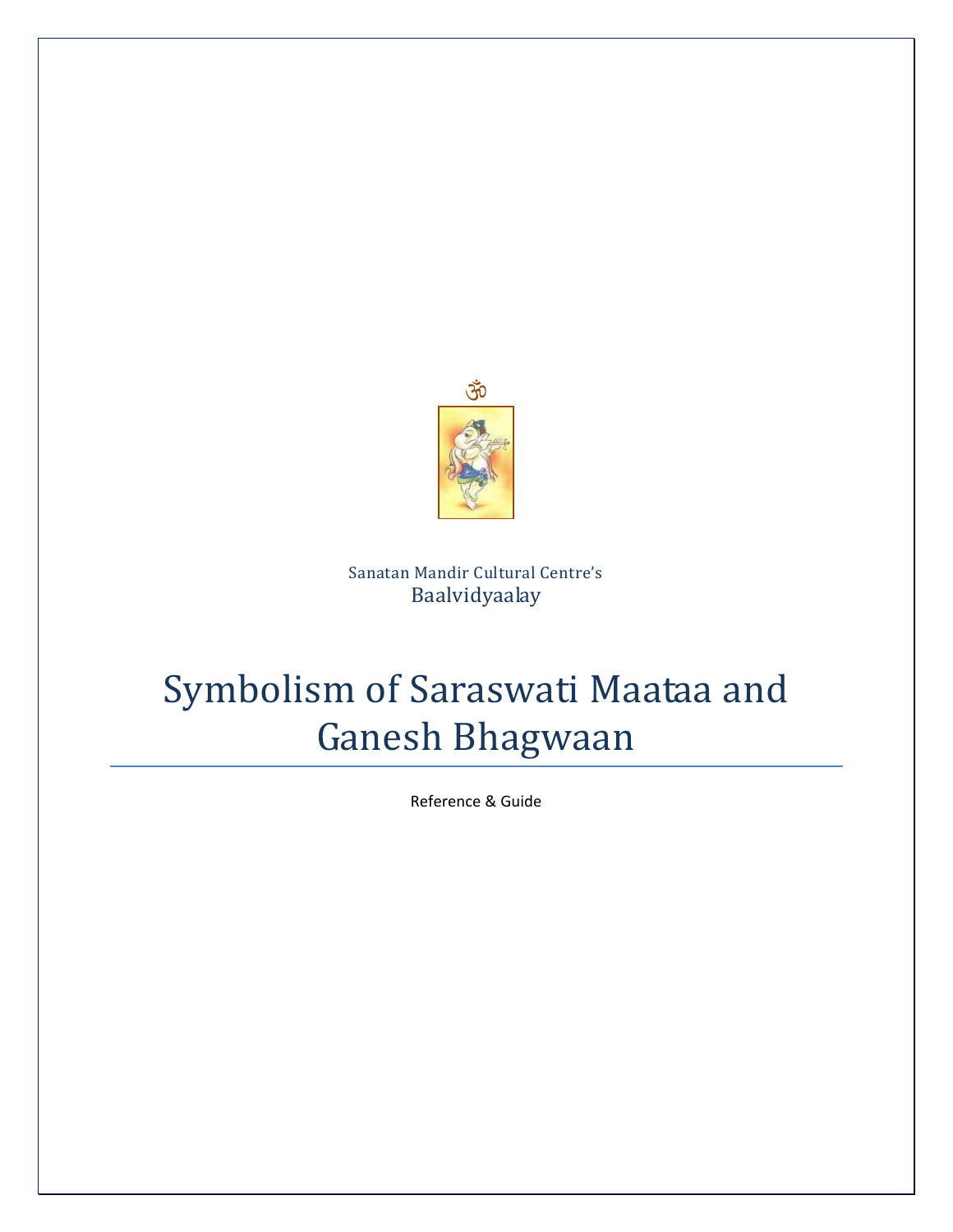# Contents

|    | a. |  |
|----|----|--|
|    |    |  |
|    |    |  |
| 2. |    |  |
|    |    |  |
|    |    |  |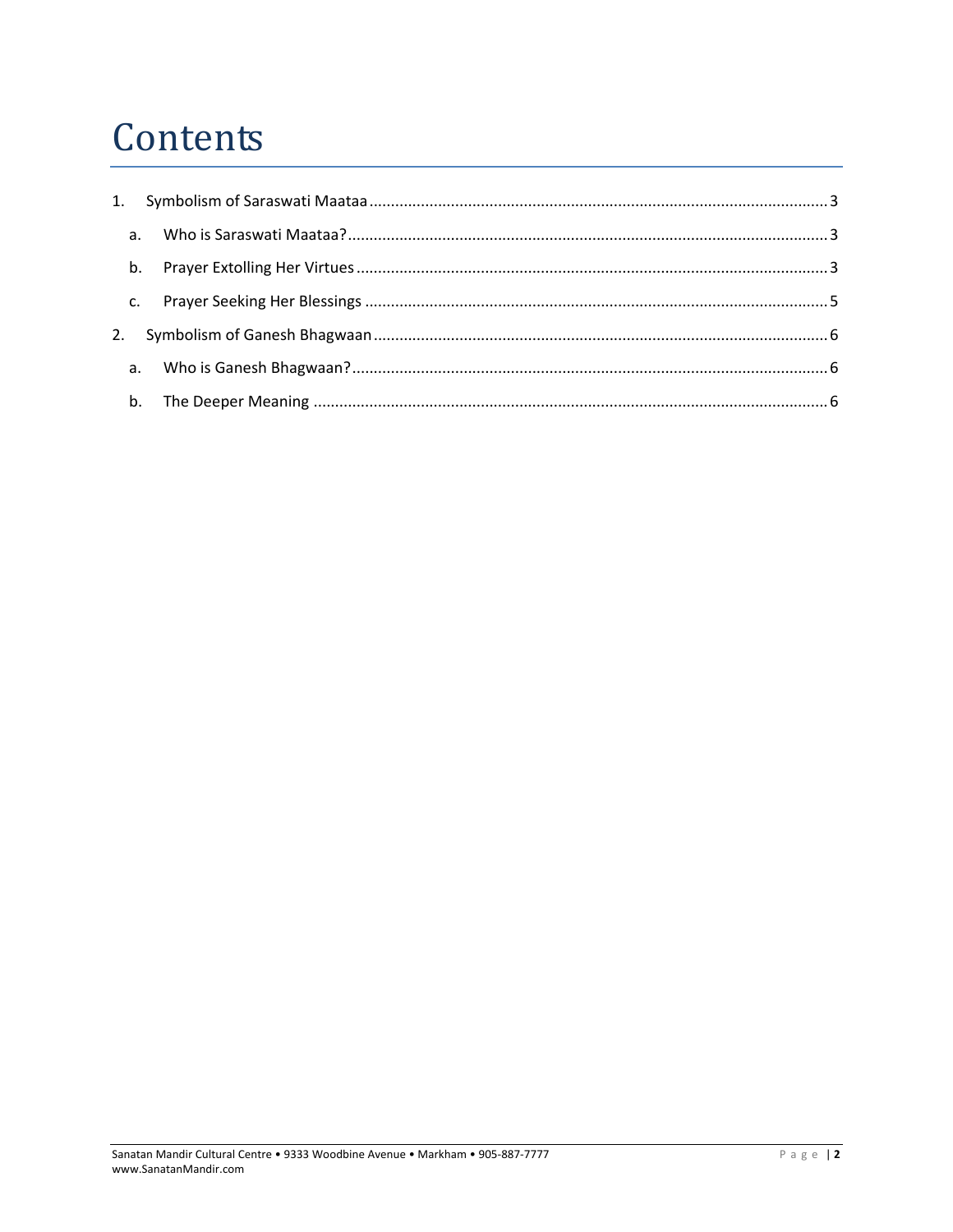<span id="page-2-0"></span>

# **1. Symbolism of Saraswati Maataa**

### **a. Who is Saraswati Maataa?**

Saraswati Maataa is the Goddess of learning, knowledge, and wisdom. The Sanskrit word SARA means "essence" and SWA means "self." Thus, Saraswati means "the essence of the self." Saraswati Maataa is represented in Hinduism as the divine Shakti of Brahmaji, the Creator of the universe. Since knowledge is necessary for creation, Saraswati symbolizes the creative power of Brahma. All persons interested in knowledge especially students, teachers, scholars, and scientists, worship Saraswati Maataa.



## **b. Prayer Extolling Her Virtues**

Yaa kundendu Tushaara‐haara‐dhavala Yaa Shubhra‐vastraavritaa Yaa Veena‐varadanda manditakara Yaa Shwetaa Padmaasanaa Yaa Brahmaachyuta Shankara Prabhritibhihi Devaihi Sada Vanditaa Saa maam paatu Saraswatee Bhagavatee Nih‐shesha jaadyaapahaa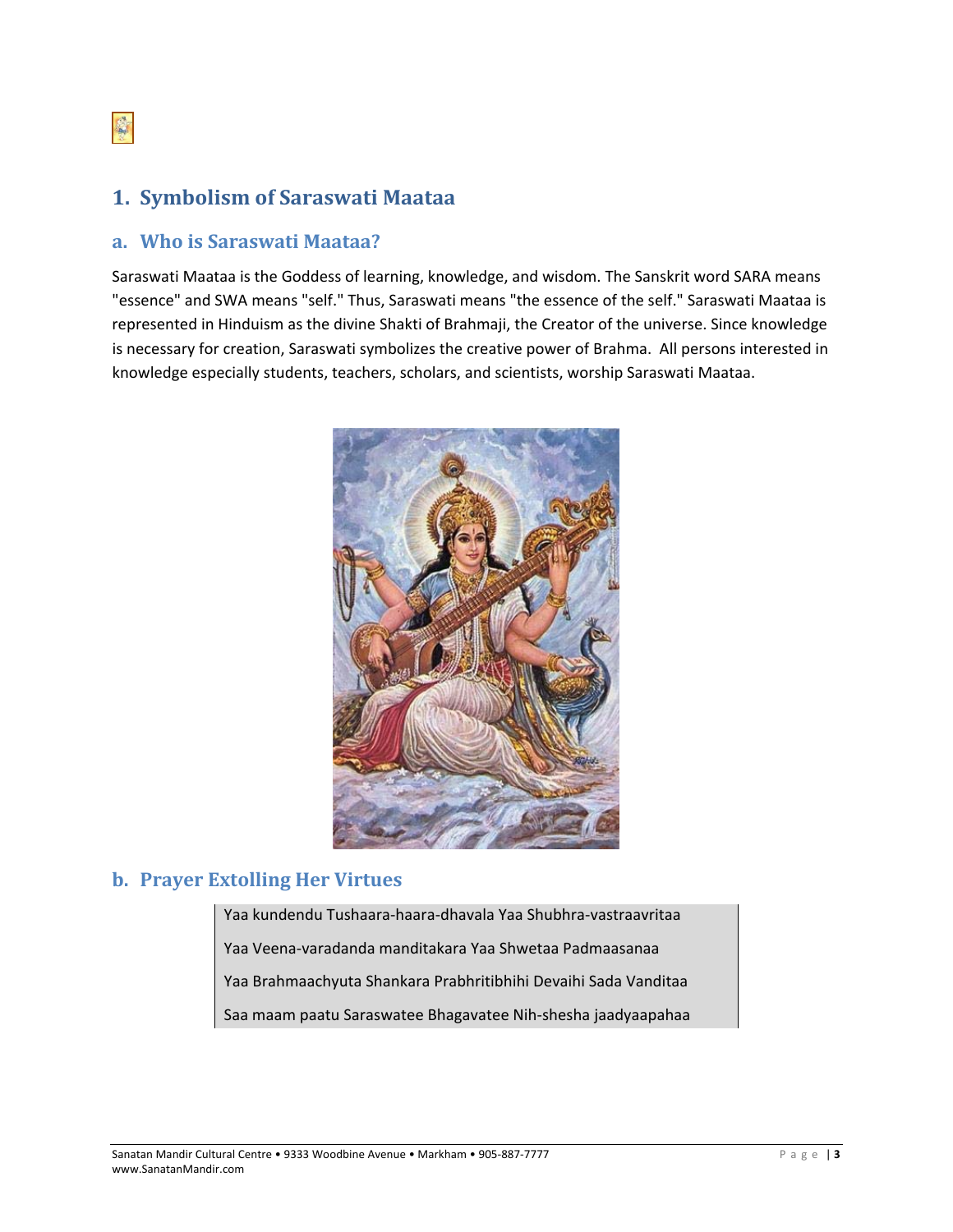#### **Meaning of and Comment on Prayer**

Saraswati Maataa is fair as the Kunde Blossom, the moon, snow and the pearl. She is dressed in a white sari and seated on a white lotus. She has 4 arms representing her divinity. She holds a book and a maalaa in Her rear two hands, while the front two hands are engaged in the playing of a Veena. Brahmaaji, Vishnu, Shivaa and other gods and goddesses worship her. We pray to Saraswati Maataa to give us knowledge, remove obstacles and protect us.

This symbolism illustrates the following spiritual ideas:

- The lotus is a symbol of the Supreme Reality, and a white lotus denotes supreme knowledge. By sitting on a lotus, Saraswati Maataa signifies that She is Herself rooted in the Supreme Reality, and symbolizes supreme knowledge.
- The two front arms indicate Her activity in the physical world and the two back arms signify Her presence in the spiritual world. The four hands represent the intellect (buddhi), the conditioned consciousness (chitta) and the ego (ahankara).
- A book in the rear left hand signifies that knowledge acquired must be used with love and kindness to promote prosperity of humankind.
- The Mala signifies concentration, meditation, and contemplation, leading to Samadhi, or union with God.
- The Goddess is shown playing a musical instrument that is held in Her front hands, which denote mind and intellect. This symbol conveys we too must tune our minds and intellect in order to live in perfect harmony with the world.
- Two swans are depicted on the left side of the Goddess. A swan is said to have a sensitive beak that enables it to separate pure milk from a mixture of milk and water. A swan, therefore, symbolizes the power and ability of selecting between right and wrong or good and bad.
- Saraswati Maataa uses the swan as her carrier. This indicates that one must acquire and apply knowledge with discrimination for the good of humankind. Knowledge that is dominated by ego can destroy the world.
- A peacock is sitting next to Saraswati Maataa and is anxiously waiting to serve as her vehicle. A peacock depicts unpredictable behavior as its moods can be influenced by the changes in the weather. Saraswati Maataa is using a swan as a vehicle and not the peacock. This signifies that one should overcome fear, indecision, and fickleness in order to acquire true knowledge.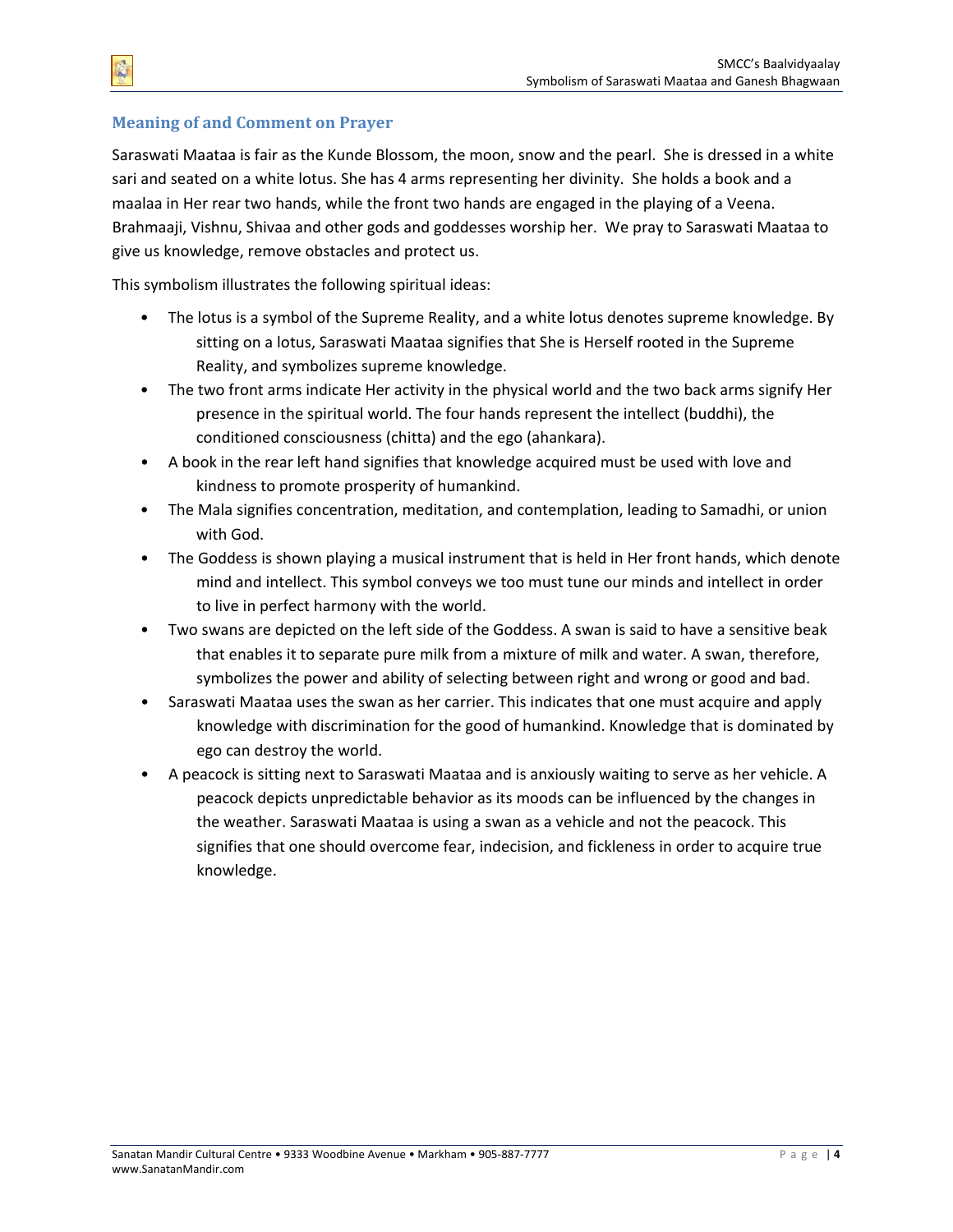

So let us recite this prayer to Saraswati Maataa and seek her blessings

Saraswati Namastubhyam

Varde Kaamroopini

Vidya Aarambham Karishyaami

Siddhi Bhavatu May Sadaa

#### **Meaning of Prayer**

Oh! Goddess Saraswati of bewitching beauty, I bow to you. You are the bestower of all boons. (With Your Grace) I begin my learning. May your blessings be with me always.

<span id="page-4-0"></span>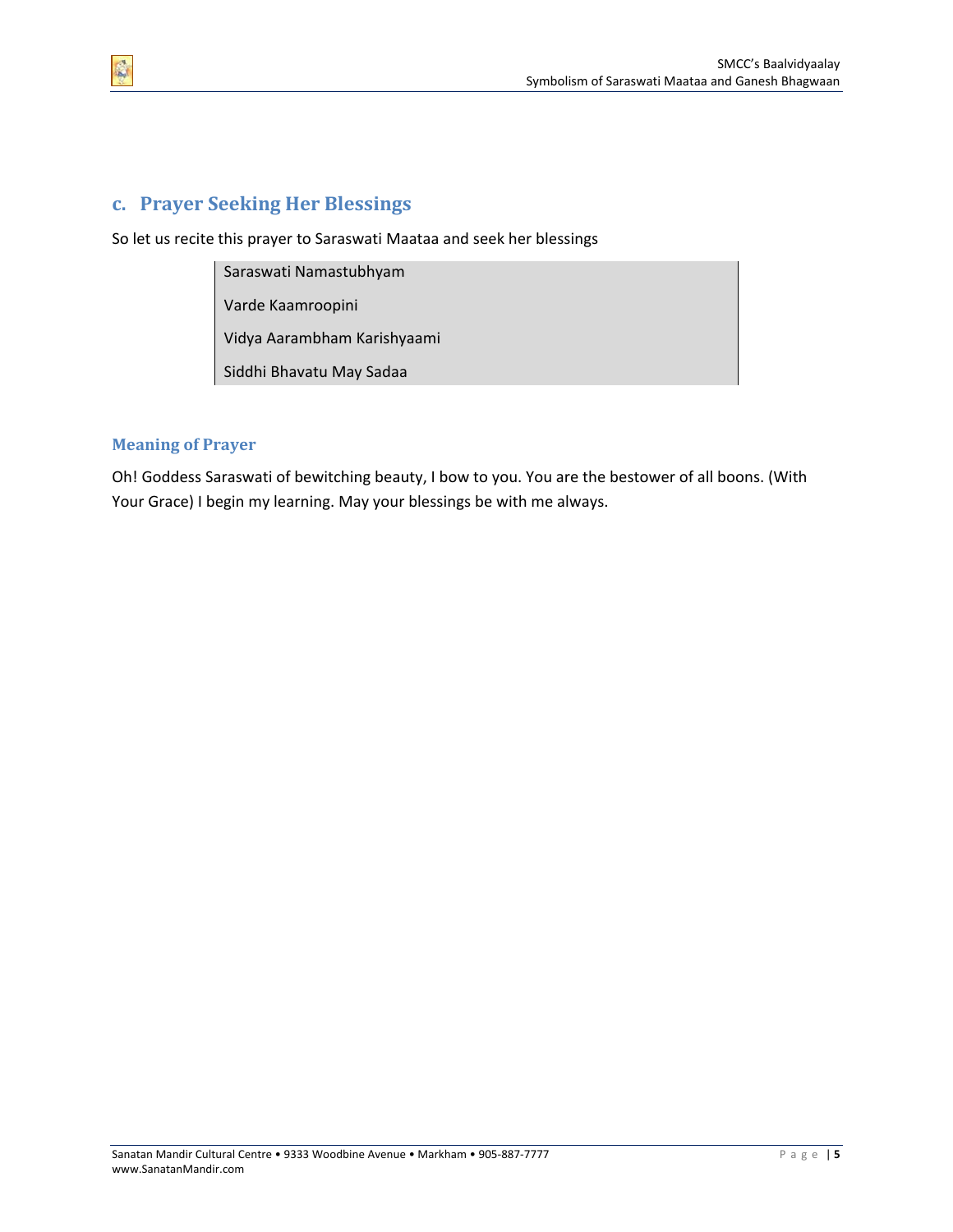# **2. Symbolism of Ganesh Bhagwaan**

## **a. Who is Ganesh Bhagwaan?**

Ganesh is described as having a human body with and a large elephant's head with large ears, small beady eyes, small mouth and long trunk. One of the tusks is broken. He has a very large stomach. He sits with one leg folded in and one leg rests on the ground. At his feet a variety of food is spread. A rat sits near the food and looks up at him as if it were asking him for some food to eat. He has four arms holding an Axe, a Rope, giving Blessings and one has some Modak. This is the mystical form of Ganesh Bhagwaan

## **b. The Deeper Meaning**



Each part of Ganesh Bhagwaan's image is full of meaning. Here are the key parts.

<span id="page-5-0"></span>

.